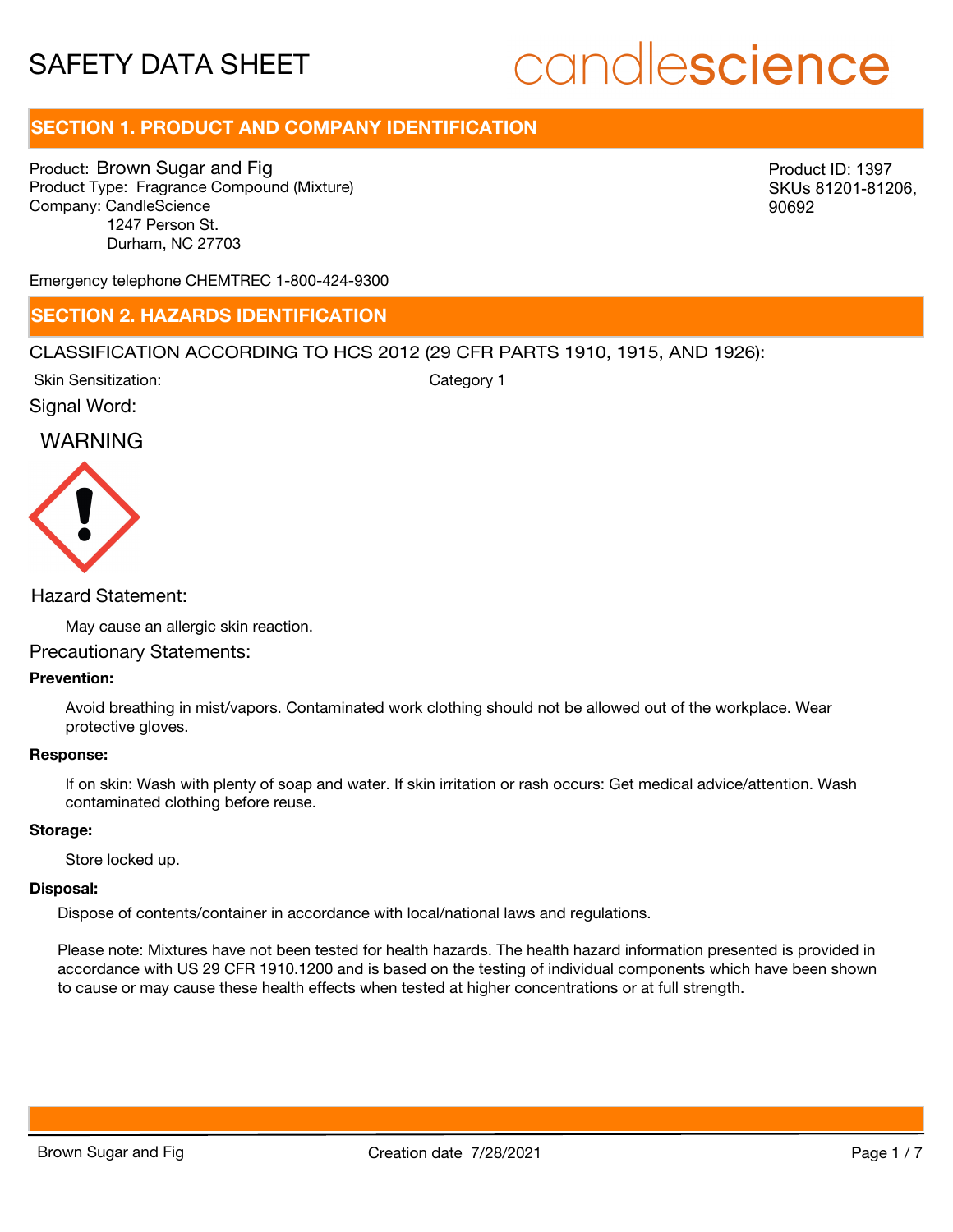# candlescience

# **SECTION 3. COMPOSITION/INFORMATION ON INGREDIENT**

| Hazardous components                                        | CAS No.    | Weight %  |
|-------------------------------------------------------------|------------|-----------|
| Benzyl benzoate                                             | 120-51-4   | $10 - 20$ |
| Benzyl salicylate                                           | 118-58-1   | 1 - 10    |
| 3-methyl-5-(2,2,3-trimethyl-1-cyclopent-3-enyl)pentan-2-ol  | 65113-99-7 | 1 - 10    |
| 2-ethyl-4-(2,2,3-trimethyl-1-cyclopent-3-enyl)but-2-en-1-ol | 28219-61-6 | $1 - 10$  |
| Ethyl vanillin                                              | 121-32-4   | 1 - 10    |
| Geranyl acetate                                             | 105-87-3   | ≤ 1       |

# **SECTION 4. FIRST AID MEASURES**

#### Inhalation:

Get to fresh air immediately. Consult poison control center or physician if any symptoms develop.

#### Skin contact:

Rinse immediately with plenty of water for at least 15 minutes. If skin irritation occurs, seek medical advice/attention. Remove contaminated clothing and shoes. Immediately seek medical attention if chemical entered ear canal. When symptoms persist or in all cases of doubt seek medical advice.

#### Eye contact:

Remove contact lenses. Immediately flush eyes for at least 15 minutes. Get medical attention

#### Ingestion:

Do not induce vomiting. Immediately consult poison control center or physician.

#### Most important symptoms:

May cause an allergic skin reaction.

#### Indication of immediate medical attention:

N/A

General information:

Consult physician or Poison Control Center.

# **SECTION 5. FIREFIGHTING MEASURES**

## Suitable extinguishing media:

Foam, carbon dioxide, or dry chemical.

## Unsuitable extinguishing media:

Avoid use of water in extinguishing fires.

## Specific hazards:

During fire, gases hazardous to health may be formed. Do not allow run-off from fire fighting to enter drains or water courses.

## Special fire fighting procedures:

Wear self-contained breathing apparatus for firefighting. Move containers from fire area if it can be done safely. Use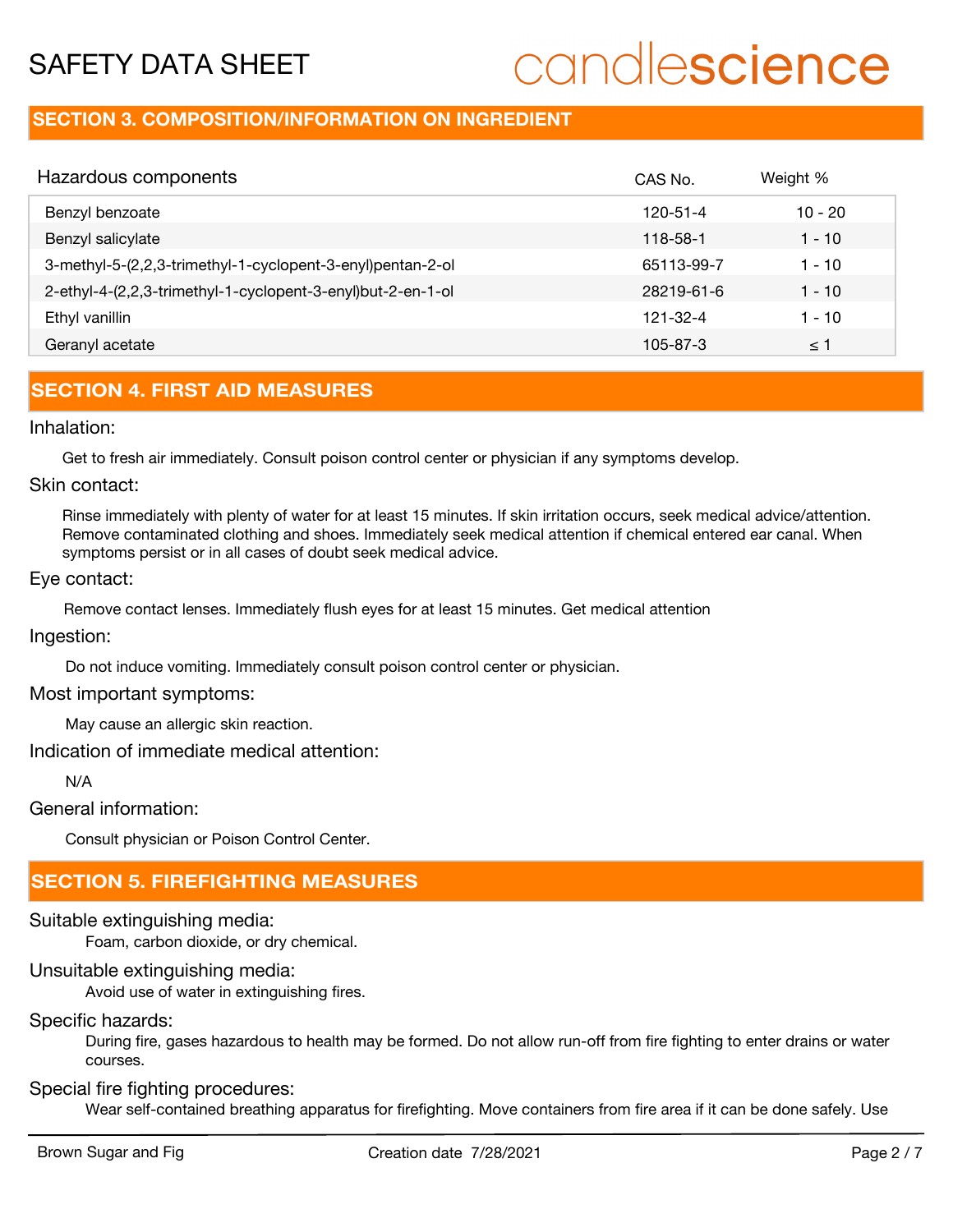# candlescience

water spray jet to protect personnel and to cool endangered containers.

### **SECTION 6. ACCIDENTAL RELEASE MEASURES**

#### Personal precautions, protective equipment and emergency procedures:

Evacuate personnel to safe areas. Remove all sources of ignition. Ensure adequate ventilation. Keep people away from and upwind of spill/leak. Wear appropriate protective equipment and clothing during clean-up.

#### Environmental precautions:

Do not allow to enter into soil/subsoil. Do not allow to enter into surface water or drains. Dispose of in accordance with local regulations. Local authorities should be advised if significant spillage cannot be contained.

#### Methods and materials for containment and cleaning up:

Soak up with inert absorbent material (e.g. sand, silica gel, vermiculite). Keep in suitable and closed containers for disposal. Clean contaminated floors and objects thoroughly while observing environmental regulations.

### **SECTION 7. HANDLING AND STORAGE**

#### Precautions for safe handling:

Avoid contact with skin and eyes. Avoid prolonged inhalation of vapors. Wash hands and other exposed areas with mild soap and water before eating, drinking or smoking and when leaving work. Handle in accordance with good industrial hygiene and safety practices.

Conditions for safe storage, including any incompatibilities:

Store in tightly closed and upright container in a cool, dry, ventilated area. Store away from light, heat, and sources of ignition.

## **SECTION 8. EXPOSURE CONTROLS/PERSONAL PROTECTION**

#### Exposure Guidelines:

#### Appropriate Engineering Controls:

#### **Ventilation:**

Use engineering controls to maintain airborne levels below exposure limit requirements or guidelines. If there are no applicable exposure limit requirements or guidelines, use only with adequate ventilation. Local exhaust ventilation may be necessary for some operations.

#### Personal Protective Equipment:

#### **Eye protection:**

Ensure that eyewash stations and safety showers are close to the workstation location. Chemical resistant goggles must be worn.

#### **Hand protection:**

Wear chemical resistant gloves suitable for this material as determined by a hazard assessment. Gloves should be discarded and replaced if there is any indication of degradation or chemical breakthrough.

#### **Skin and body protection:**

Wear protective clothing suitable for this material as determined by a hazard assessment.

#### **Respiratory protection:**

Respiratory protection should be worn when workplace exposures exceed exposure limit requirements or guidelines. If there are no applicable exposure limits or guidelines, use an approved respirator where there is a potential for adverse effects, including but not limited to respiratory irritation or odor, where indicated or required by the exposure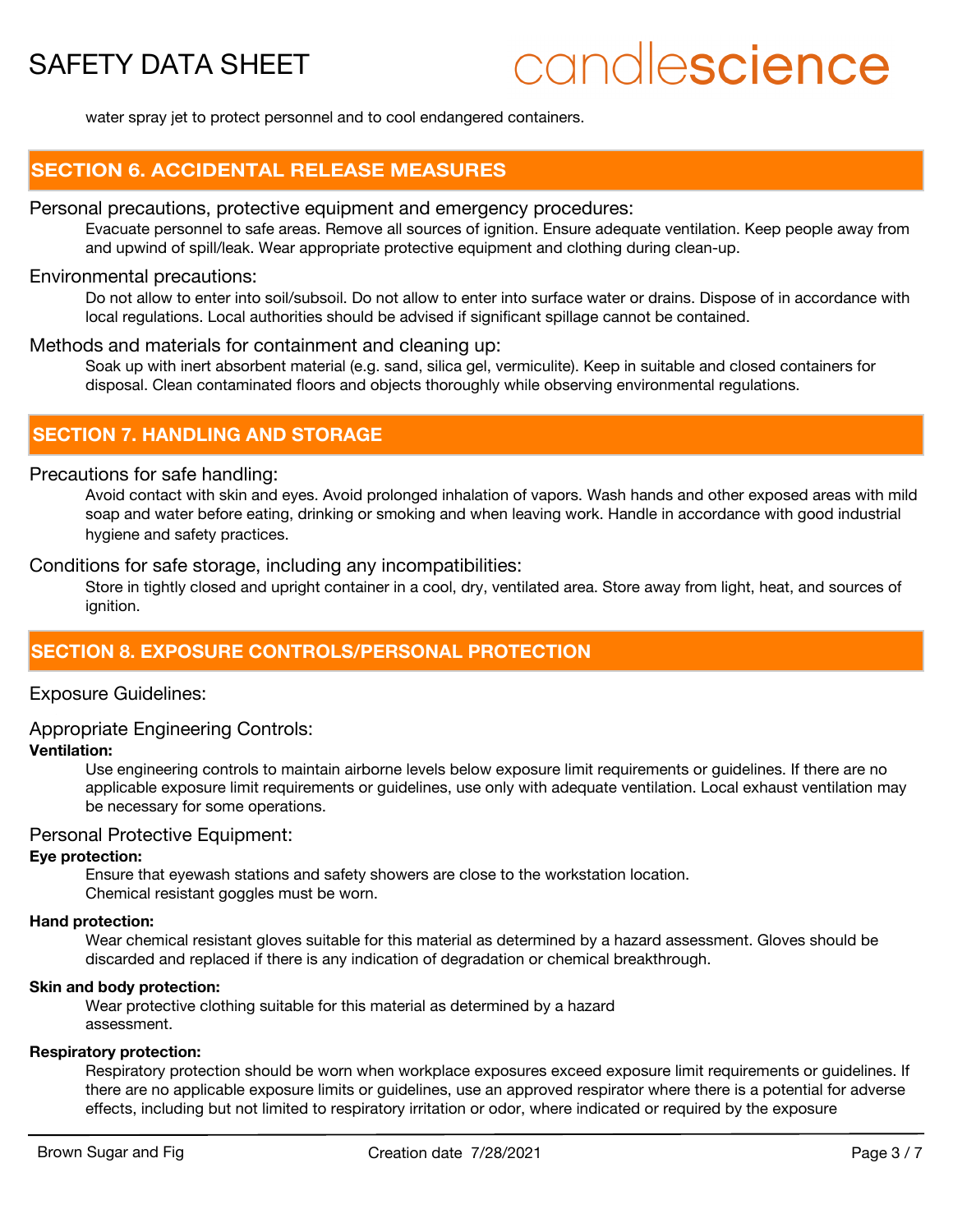# candlescience

assessment. Selection of air-purifying or positive-pressure supplied air will depend on the results of the exposure assessment which includes an evaluation of the specific operations and the actual or potential airborne concentrations. The type of cartridge or filter to be used must be selected and approved for the chemical, class, or classes of chemicals likely to be encountered in the workplace. For emergency conditions, use an approved positive-pressure self-contained breathing apparatus.

#### **General hygiene considerations:**

Handle in accordance with good industrial hygiene and safety practice. Remove contaminated clothing and protective equipment before entering eating areas. Wash hands before breaks and immediately after handling the product.

# **SECTION 9. PHYSICAL AND CHEMICAL PROPERTIES**

| Appearance:                                   | Liquid                                          |  |  |  |
|-----------------------------------------------|-------------------------------------------------|--|--|--|
| Color:                                        | Yellow                                          |  |  |  |
| Odor:                                         | Characteristic                                  |  |  |  |
| Odor threshold:                               | N/A                                             |  |  |  |
| pH:                                           | N/A                                             |  |  |  |
| Melting point:                                | not determined                                  |  |  |  |
| Boiling point:                                | not determined                                  |  |  |  |
| Flashpoint:                                   | $>107$ °C<br>$>225$ °F                          |  |  |  |
| Evaporation Rate (Butyl Acetate = 1):<br>N/A  |                                                 |  |  |  |
| Flammability (solid, gas):                    | N/A                                             |  |  |  |
| Upper lower flammability or explosive limits: | N/A                                             |  |  |  |
| Vapor density (Air=1):                        | N/A                                             |  |  |  |
|                                               |                                                 |  |  |  |
| Vapor pressure:                               | 0.0668 hPa at 68° F (20° C) Calculated (99.9 %) |  |  |  |
| Specific gravity (H2O=1):                     | 0.95527                                         |  |  |  |
| Solubility in water:                          | N/A                                             |  |  |  |
| Solubility in other solvents:                 | N/A                                             |  |  |  |
| Partition coefficient: n-octanol/water:       | N/A                                             |  |  |  |
| Auto-ignition temperature:                    | N/A                                             |  |  |  |
| Decomposition temperature:                    | N/A                                             |  |  |  |
| Kinematic viscosity:                          | N/A                                             |  |  |  |
| Dynamic viscosity:                            | N/A                                             |  |  |  |
| Explosive properties:                         | Not explosive                                   |  |  |  |
| Oxidizing properties:                         | Not oxidizing                                   |  |  |  |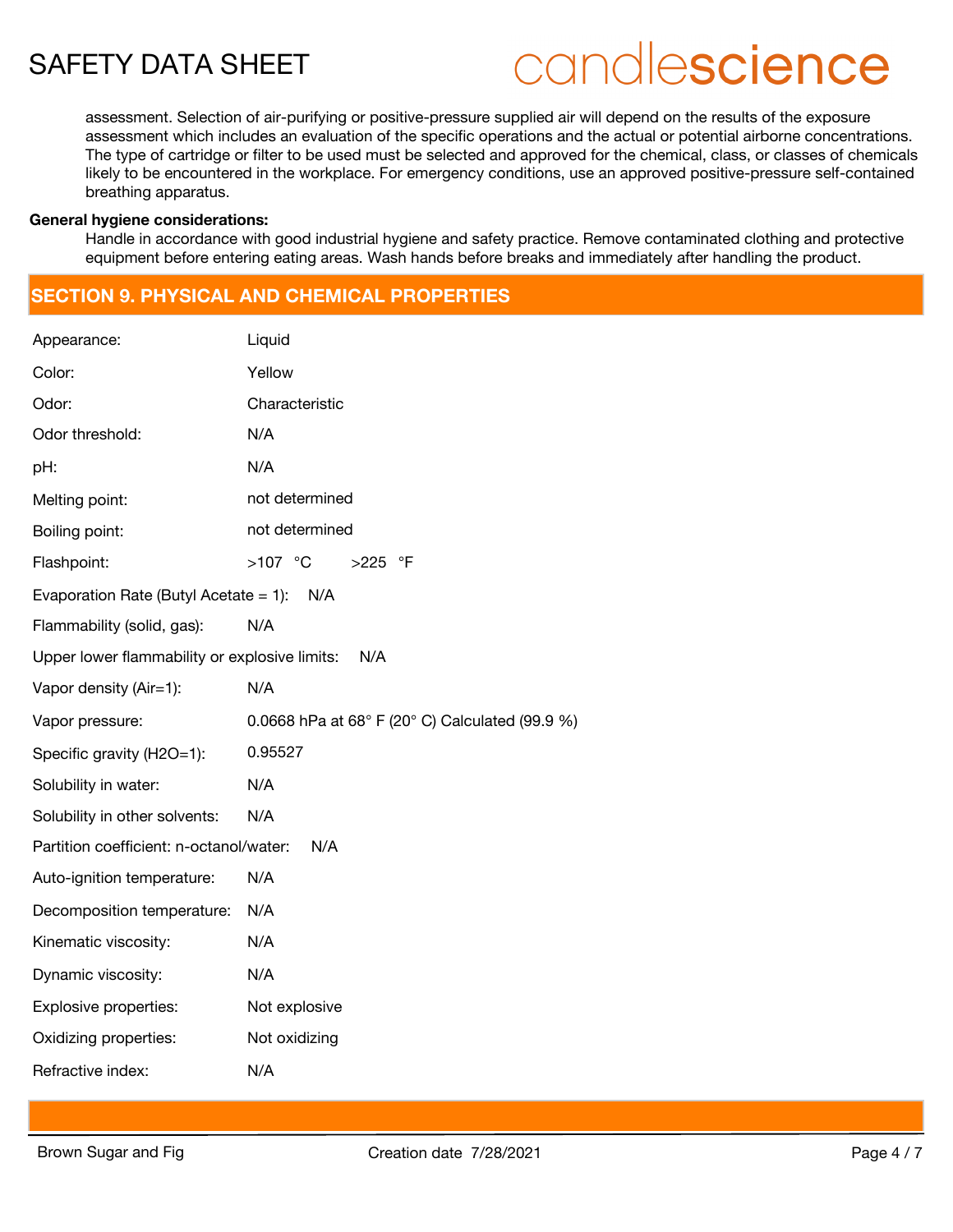# candlescience

# **SECTION 10. STABILITY AND REACTIVITY**

#### **Chemical stability:**

The product is stable and non-reactive under normal conditions of use, storage and transport.

#### **Possibility of hazardous reactions:**

Material is stable under normal conditions.

#### **Conditions to avoid:**

Heat, flames and sparks. Temperature extremes and direct sunlight.

#### **Incompatible materials:**

Strong oxidizing agents. Strong acids. Strong Bases.

#### **Hazardous decomposition products:**

No hazardous decomposition products are known.

### **SECTION 11. TOXICOLOGICAL INFORMATION**

#### **Acute oral toxicity:**

2,504 mg/kg

#### **Acute dermal toxicity:**

N/A

#### **Acute inhalation toxicity:**

N/A

#### **Skin corrosion/irritation:**

May cause skin irritation in susceptible persons.

#### **Serious eye damage/eye irritation:**

N/A

#### **Respiratory or skin sensitization:**

Causes sensitization.

#### **Mutagenicity:**

N/A

### **Reproductive toxicity:**

N/A

### **Carcinogenicity:**

No component of this product present at levels greater than or equal to 0.1% is identified as probable, possible or confirmed human carcinogen by IARC.

Please note: Mixtures have not been tested for health hazards. The health hazard information presented is provided in accordance with US 29 CFR 1910.1200 and is based on the testing of individual components which have been shown to cause or may cause these health effects when tested at higher concentrations or at full strength.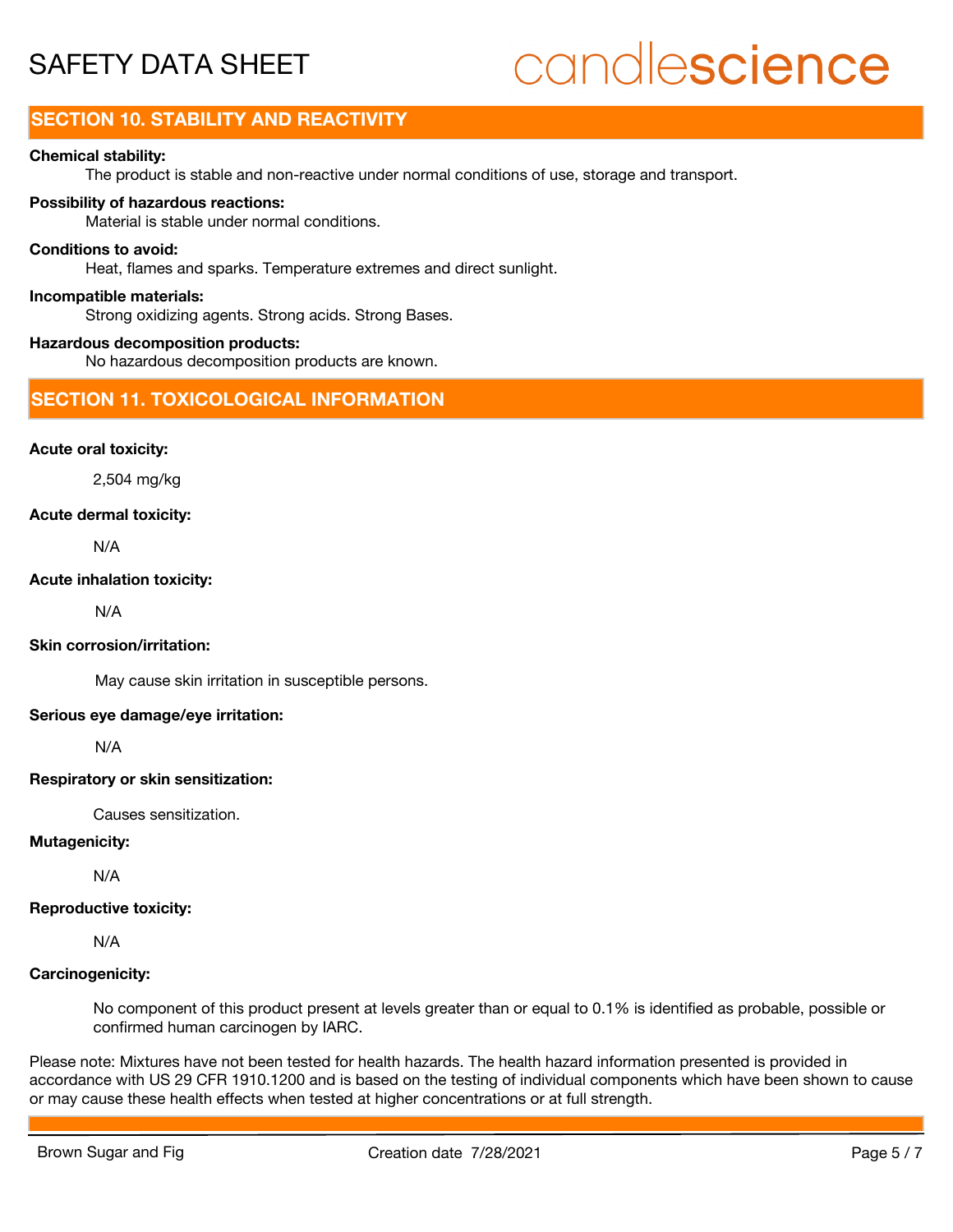# candlescience

## **SECTION 12. ECOLOGICAL INFORMATION**

N/A **Ecotoxicity:**

**Persistence and Degradability:**

N/A

#### **Bioaccumulation:**

N/A

#### **Other Adverse Effects:**

N/A

## **SECTION 13. DISPOSAL CONSIDERATIONS**

#### **Disposal instructions:**

Collect and reclaim or dispose in sealed containers at licensed waste disposal site. Do not allow this material to drain into sewers/water supplies. Do not contaminate ponds, waterways or ditches with chemical or used container. Dispose of contents/container in accordance with local/regional/national/international regulations.

#### **Local disposal regulations:**

Dispose in accordance with all applicable regulations.

#### **Hazardous waste code:**

The waste code should be assigned in discussion between the user, the producer and the waste disposal company.

#### **Waste from residues/unused products:**

Dispose of in accordance with local regulations. Empty containers or liners may retain some product residues. This material and its container must be disposed of in a safe manner.

#### **Contaminated packaging:**

Since emptied containers may retain product residue, follow label warnings even after container is emptied. Empty containers should be taken to an approved waste handling site for recycling or disposal.

## **SECTION 14. TRANSPORT INFORMATION**

| <b>IATA UN Number:</b>               | 3082                                                                                            |
|--------------------------------------|-------------------------------------------------------------------------------------------------|
| <b>IATA UN Proper Shipping Name:</b> | Environmentally hazardous substance, liquid, n.o.s. (Benzyl benzoate,<br>Hexamethylindanopyran) |
| <b>IATA Transport Hazard Class:</b>  | 9                                                                                               |
| <b>IATA Packing group:</b>           | Ш                                                                                               |
| <b>IATA Environmental Hazards:</b>   | Yes                                                                                             |
| <b>IATA ERG Codes:</b>               | N/A                                                                                             |
| <b>IATA Special Precautions:</b>     | N/A                                                                                             |
| <b>IATA Other Information:</b>       | N/A                                                                                             |
| <b>IMDG UN Number:</b>               | 3082                                                                                            |
| <b>IMDG UN Proper Shipping Name:</b> | Environmentally hazardous substance, liquid, n.o.s. (Benzyl benzoate,<br>Hexamethylindanopyran) |